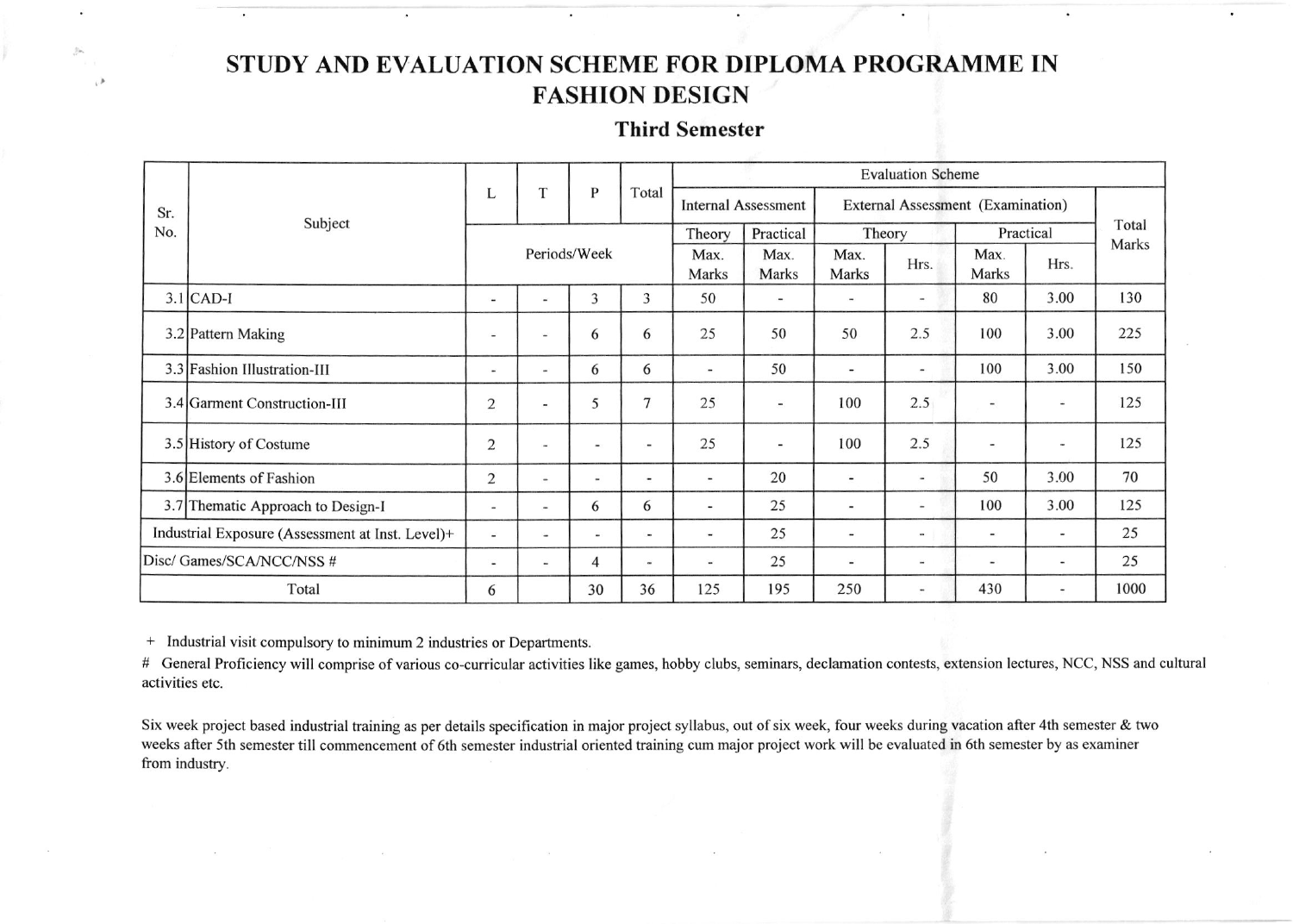### $3.1$  CAD-I

#### Periods/week .,

L T P

#### RATIONALE

The students are supposed to know how to compose geometrical shapes, and how to design traditional and contemporary motif etc. After going through this subject, the students will be able to draw various designs through computer software.

#### DETAILED CONTENTS

### PRACTICAL-(Use of Corel Draw)

- l. Study of different tools.
- 2. Create composition of geometrical shapes in " $8\times8$ " block.
- 3. Design a traditional and contemporary motif.
- 4. Draw 2 profiles of female flesh figures (front and back).
- 5. Design a logo and brochure.

#### RECOMMENDED BOOKS

- <sup>I</sup>. Literature from the supplier of each software can be consulted
- 2. Corel draw 9-bpb publication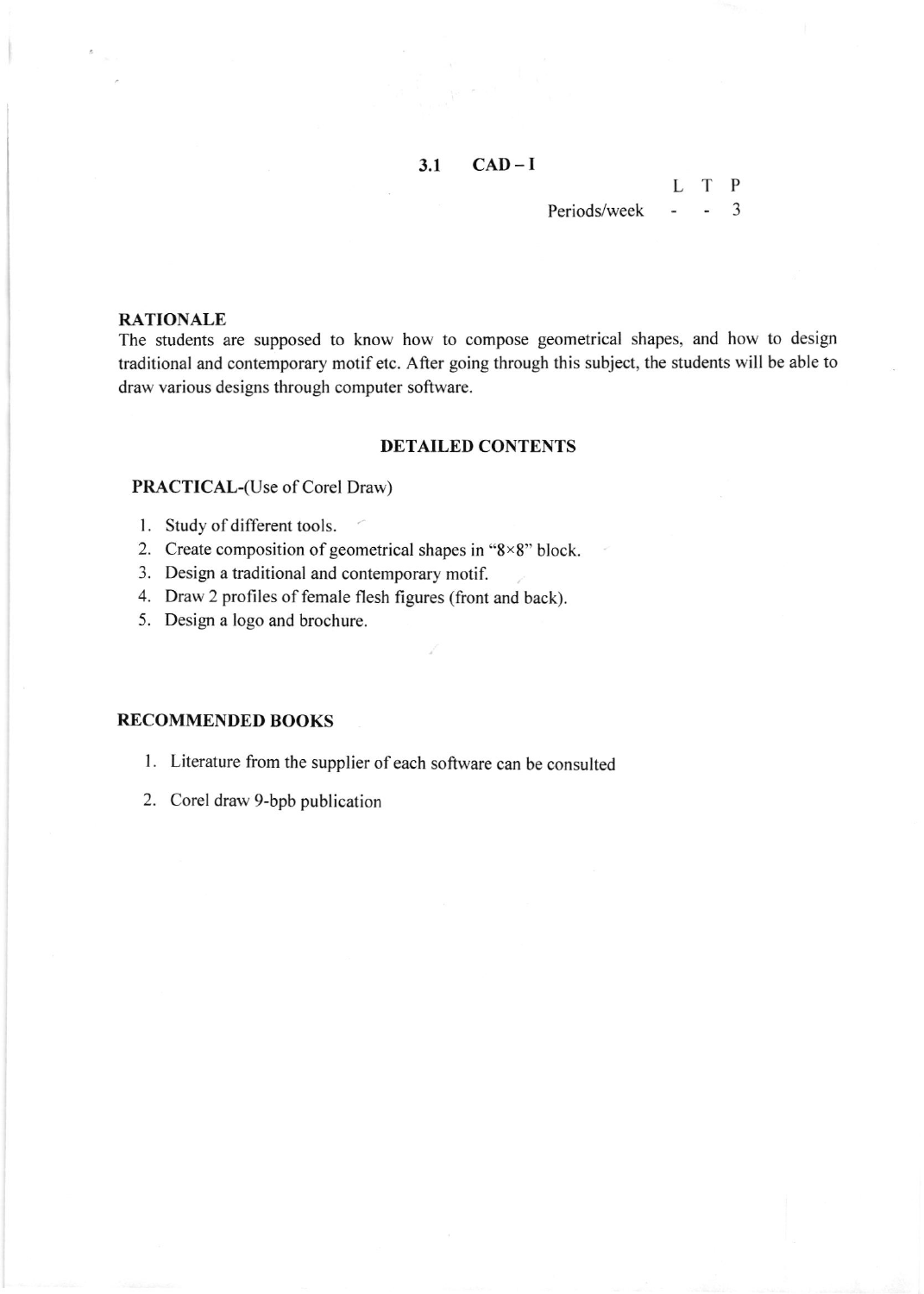#### 3.2 PATTERN MAKING

#### L T P Periods/week 6

### RATIONALE

The students are supposed to know how to adapt basic blocks to various garment designs, and layouts. Thus the subjects deals with variations of pattern and styling of garments. Aller going through this subject, the stude4nts will be able to draw various components of the garments.

#### DETAILED CONTENTS

#### PRACTICAL EXERCISE

- <sup>I</sup>. Drafting of adults bodice block and sleeve.
- 2. Drafting of adults skirt block.
	- 2.1 Adaptation of skirt block to various styles.
- 3. Pattern layout of various designs for kids.  $\mathcal{X}$ 
	- 3.1 Using variations of yokes, collars, necklines, sleeves and skirts styles.
	- 3.2 Including details like pleats and tucks etc.

#### RECOMMENDED BOOKS

- 1. Fashion drawing designs; Magazine of Thailand
- 2. Pattern designs for haute couture volume-l
- 3. Fashion drawing -the basic principles by Annen Allen and julion scaman
- 4. Latest fashion style by winter hiver
- 5. Jasmine's New look. on lndian fashion scene"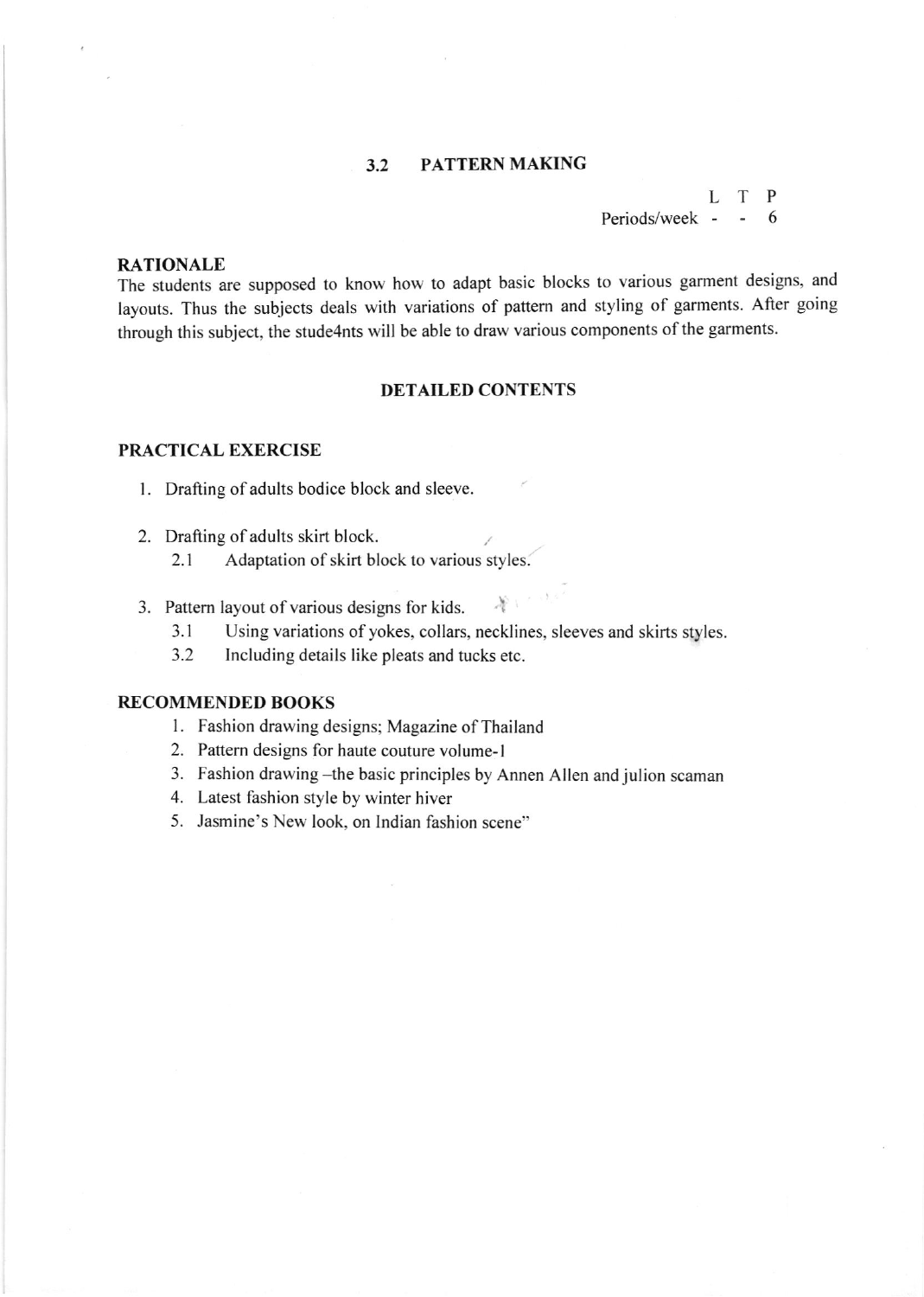### 3.3 FASHION ILUSTRATION. III

## L T P Periods/week - - 6

Á

### RATIONALE

The students are supposed to know how to design men's and women's wear. After going through this subject, the students will be able to design various types of the garments.

#### DETAILED CONTENTS

- <sup>I</sup>. Male Croquets.
- 2. All poses-front, back, side 3/4.
- 3. Backdrops.

#### ASSIGNMENTS

- $\mathcal{L}$ 1. Men's wear project-
	- <sup>I</sup>.l Casual Wear.
	- <sup>I</sup>.2 Winter Wear.
	- 1.3 Formal Wear.
	- <sup>I</sup>.4 Sports Wear.
	- <sup>I</sup>.5 Shell Wear.
- 
- Women's Wear project-2
	- 2.1 Garments based on elements of design.
	- 2.2 Garments based on design details.
	- 2.3 Garments emphasing various body contour.
	- 2.4 Shell wear

#### RECOMMENDED BOOKS

- 1. Fashion drawing designs from magazine of Thailand
- 2. Fashion drawing -the basic principles by Anne Allen and julion seaman
- 3. Fashion illustration by bina Abling